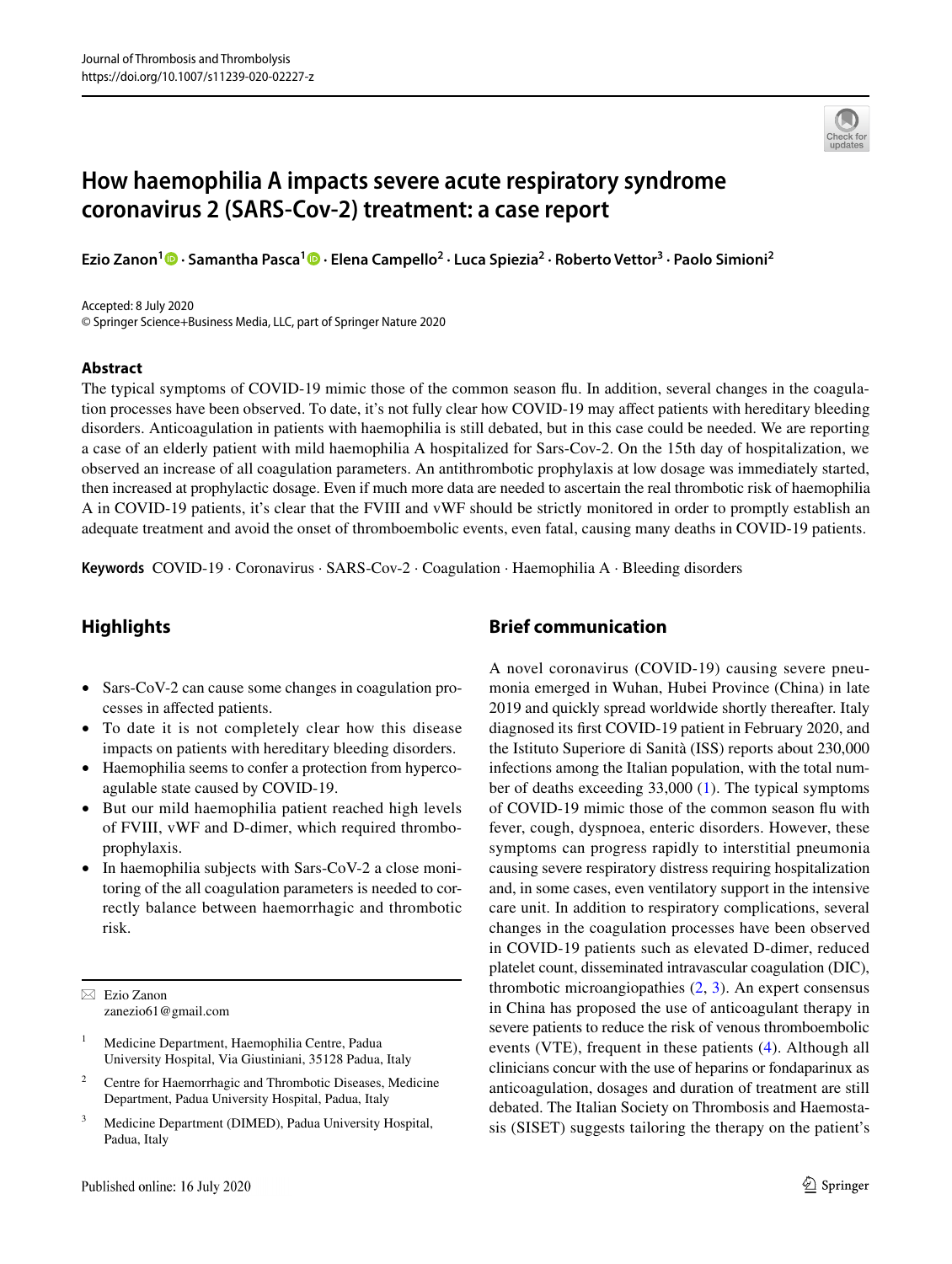characteristics, using intermediate or therapeutic dosages of anticoagulants according to the pre-existing thromboembolic risk factors and to maintain the treatment for the duration of the hospitalization and, in the cases at high risk for VTE, even at discharge ([5\)](#page-3-4).

To date, it is not fully clear how COVID-19 may afect patients with hereditary bleeding disorders, in fact, only one report of a Chinese patient with severe haemophilia A afected by COVID-19 who developed a mild disease has been published ([6\)](#page-3-5). Here we are reporting a case of an elderly Italian patient with mild haemophilia A who was hospitalized with severe acute respiratory syndrome coronavirus 2 (Sars-Cov-2).

Throughout her life our 77-year-old patient sufered from nose and oral bleeding, and spontaneous haematomas, but a clear diagnosis of mild haemophilia A was performed only in the 2004 after experiencing moderate bleeding during tooth extraction and colon polypectomy. At the time of diagnosis, the patient showed activated partial thromboplastin time (aPTT) 38 s (normal values  $[n.v.]$  22–32), Factor  $(F)$ VIII 25% (n.v. 60–160%), and von Willebrand factor antigen (vWF:Ag) 82.7% (n.v. 50–170%). A genetic analysis revealed a NM\_000132.3:c.-219 C>T mutation. He also presented arterial hypertension, and a previous prostate adenocarcinoma treated with robot-assisted radical prostatectomy. All bleeding and short prophylaxis even before minor surgeries were treated with FVIII concentrates, as our patient responded poorly to desmopressin. A thrombophilia study conducted before a Trans Urethral Resection of the Prostate on 2007 also revealed a homozygous mutation C677T of the methylenetetrahydrofolate reductase (MTHFR) gene.

In March, 2020 our patient experienced hyperpyrexia (38.5 °C) poorly responsive to paracetamol, with no dyspnoea, sore throat, cough or gastrointestinal symptoms. Seven days later, the patient developed a severe dyspnoea and was admitted to Padua University Hospital. A nasopharyngeal swab was immediately performed and the patient tested positive for COVID-19. Upon physical examination, blood pressure was 180/95 mmHg, pulse rate was 90 bpm, temperature was 37.5 °C, oxygen saturation on room air was normal (97%) but respiratory rate was increased (29 rpm). Blood tests at admission revealed a mild anaemia (Hb 13.5 g/dL, n.v. 14.0-17.5), leukopaenia (white blood cells  $2.10 \times 10^{9}$ /L, n.v. 4.40–11.0), mild thrombocytopaenia  $(145 \times 10^{9}/L, n.v. 150–450)$ , most likely due to the viral infection. C-Reactive Protein (130 mg/L, n.v. 0–6.0), lactate dehydrogenase (LDH, 330 U/L, n.v. 135–225) and Interleukin-6 (IL-6, 63.7 ng/L, n.v. 0-5.9) were increased, while procalcitonin (0.47  $\mu$ g/L n.v. < 0.5), fibrinogen (4.00 g/L n.v. 1.50–4.50), D-dimer (188 µg/L n.v. 0-350) and antithrombin (89% n.v. 80–120%) were within normal range.

The patient was initially treated with chloroquine phosphate and lopinavir/ritonavir — the latter stopped for intolerance — followed by an empirical therapy with ceftriaxone and methylprednisolone. Two doses of tocilizumab 600 mg/day were simultaneously administered, without clinical beneft. Nevertheless, the patient progressively worsened with acute respiratory failure (pH 7.48; pO2 61.8 mm/ Hg; pCO2 38.4 mm/Hg) and poor oxygen saturation (92% with 12 L/min), thus requiring admission to the Intensive Care Unit (ICU) and treatment with high flow oxygen therapy (AIRVO system).

A prophylaxis with enoxaparin 2000 IU/day was initiated as soon as he was hospitalized to reduce the risk of thromboembolic complications. On the 15th day of hospitalization, we observed a sudden increase of D-dimer levels (D-dimer 4075 µg/L) with a persistent increase of IL-6 (333 ng/L), whereas fbrinogen, platelets and procalcitonin remained within normal range. Factor VIII reached 140.5%; while vWF antigen and activity (RCO) were markedly increased to 603.8% and 511.2% respectively. Whole blood thromboelastometry (ROTEM® sigma - Instrumentation Laboratory, Werfen, Barcelona, Spain) performed in concomitance with the D-dimer increase, showed normal coagulable profles characterized by a normal Maximum Clot Firmness (MCF) in INTEM, EXTEM and FIBTEM (Fig. [1\)](#page-2-0). Thus, antithrombotic prophylaxis with enoxaparin 4000 IU/day was initiated and maintained throughout his hospital stay.

During the ICU stay, the patient slowly regained normal respiratory function and, after two weeks of high flow oxygen treatment, resumed a normal respiratory rate and oral feeding. The patient was then transferred to the Internal Medicine Department until full recovery. Coagulation analyses performed before discharge showed still normal levels of FVIII (108.7%) and markedly high levels of vWF (Ag 638.7% and RCO 621.3%); D-dimer was 469 µg/L. Thromboelastometry parameters were still within normal range. No thromboembolic events occurred during the hospitalization — two subsequent compressive ultrasound (CUS) of the lower extremity were performed on 08 and 12 April, respectively. No haemorrhagic complications occurred. A control nasopharyngeal swab tested negative for COVID-19 on 17 April. Thus, the patient was discharged with a recommendation to continue thromboprohylaxis with enoxaparin 4000 IU/day for ten days due to normal coagulation parameters and immobilization.

SARS-CoV-2 is a pandemic that has affected the whole world in a short time. Though hospitalization may be required in severe cases, the infection is considered selflimiting and most patients with mild disease may recover within 1–2 weeks. Pre-existing conditions such as hypertension, cardiovascular diseases, diabetes, chronic respiratory disease, and cancer usually correlate with poor prognosis. Patients with adverse outcome often showed increased plasma levels of IL-6 and 8 ([7](#page-3-6)). Coagulation parameters such as D-dimer, platelet count, fbrinogen, prothrombin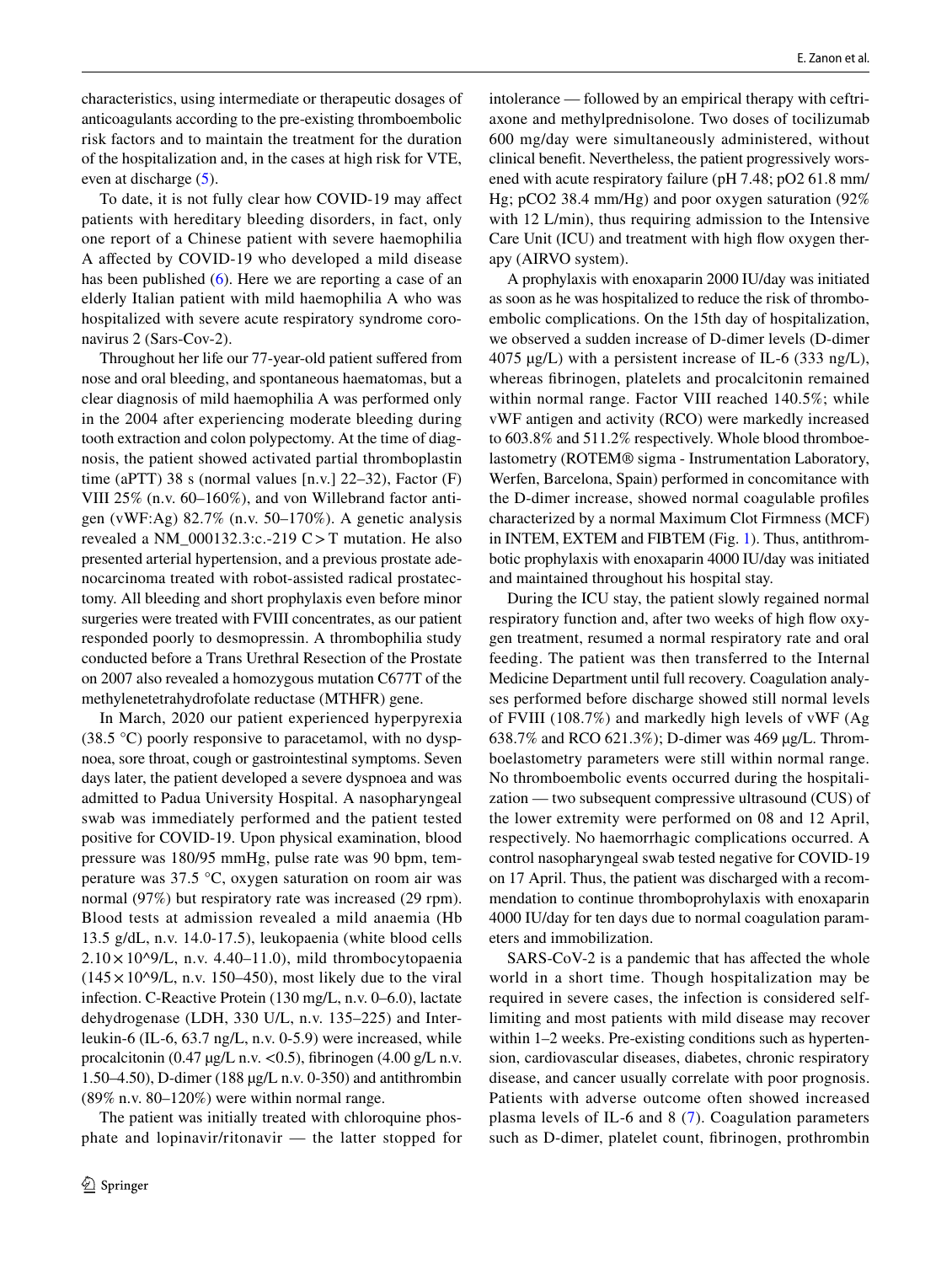

<span id="page-2-0"></span>**Fig. 1** Patient thromboelastometry profle at the time of increased D-dimer. *CT* Clotting Time, *CFT* Clot Formation Time, *MCF* Maximum Clot Firmness, *AUC* area under the curve, *ML* Maximum Lysis, *nv* normal values

time (PT) or aPTT are often increased in severe cases with an increased risk of thromboembolic complications ([8](#page-3-7)). The effects of this coagulopathy in patients with hereditary bleeding disorders are unclear. Cui et al. [\(6\)](#page-3-5) described a patient with severe haemophilia A presenting mild COVID-19 treated successfully using combination therapy, but no data on the coagulation parameters were discussed. Our patient is an elderly man with hypertension and previous prostate cancer, thus making him a poor prognosis patient in case of COVID-19 infection. However, he also sufers from haemophilia, characterized by a hypocoagulable state which may have conferred protection from the hypercoagulability stemming from the infection. Interestingly enough, we observed increased levels of FVIII, which was maintained throughout the disease, even after the negative control swab test. Moreover, vWF:Ag and vWF:RCO remained very high until discharge, probably due to the underlying infammatory state, as confrmed by high levels of IL-6. On the other hand, no signifcant changes were observed in fbrinogen, antithrombin, PT and procalcitonin levels, whereas initially normal D-dimer levels increased suddenly during the ICU stay — concomitantly with increased FVIII, high vWF and normal thromboelastometry — only to progressively decrease again toward normal values at discharge. The role of thromboprophylaxis in haemophilia patients is still a matter of debate, but given that our patient was elderly with mild haemophilia, immobilized, and presenting with acute infection, a low-dose prophylaxis with enoxaparin was immediately initiated. During the hospitalization, the normalization of FVIII levels, as well as an increase of D-dimer suggested a prophylaxis at the usual dosage. Dosage and duration of thromboprophylaxis are a new issue in the SARS-Covid-2 treatment, the position paper recently published by the SISET ([5\)](#page-3-4) suggests a tailored therapy based on the patient's characteristics. Thromboelastometry also confrmed as a normal coagulable profle was maintained